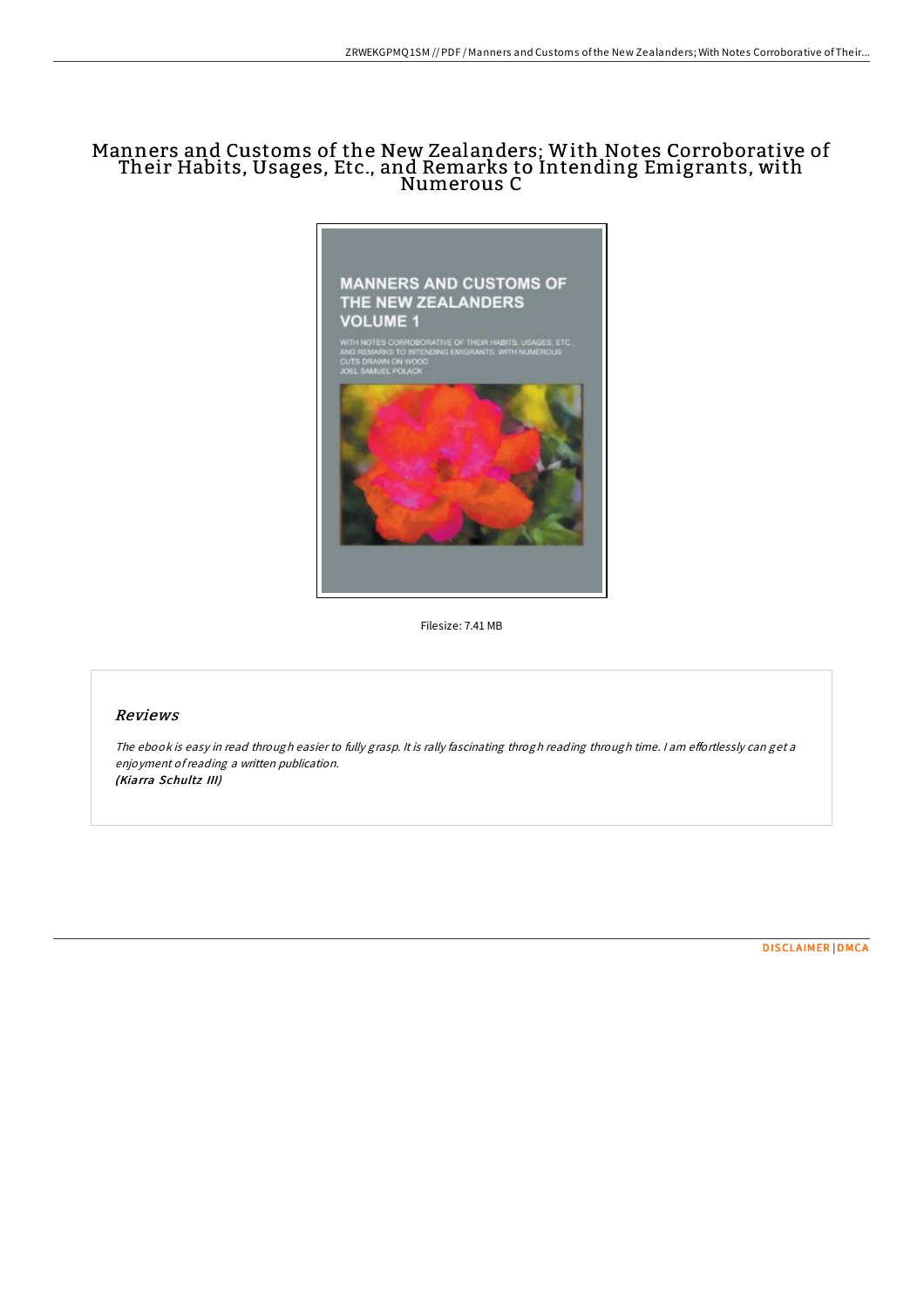## MANNERS AND CUSTOMS OF THE NEW ZEALANDERS; WITH NOTES CORROBORATIVE OF THEIR HABITS, USAGES, ETC., AND REMARKS TO INTENDING EMIGRANTS, WITH NUMEROUS C



Theclassics.Us, United States, 2013. Paperback. Book Condition: New. 246 x 189 mm. Language: English . Brand New Book \*\*\*\*\* Print on Demand \*\*\*\*\*.This historic book may have numerous typos and missing text. Purchasers can usually download a free scanned copy of the original book (without typos) from the publisher. Not indexed. Not illustrated. 1840 edition. Excerpt: .woman possesses that influence in society which is her due, whether regarded as the affectionate mother, the kind sister, the loving bride, devoted wife, or officiating nurse, whose intense anxiety on the suffering, imparts yet more interest to her character, the civilization of a nation progresses. It has been justly stated, that where the education of women is neglected, a nation can be but half happy. In Europe, their influence in politics is unseen to the sight, but are nevertheless the soul itself of almost every undertaking, their secret influence being the spirit of nature. The warlike Spartans were governed by their females. In note 59 we have related the mighty efforts of the Ethiopian king, to keep the political bias of the ladies of his kingdom within bounds. The superior civilization of the New Zealanders compared to the Australians, (the most degraded of the human race, ) arises from the different treatment of their females, and history has invariably taught us the assertion, that absolutely the rise, progress, and decline of nations, has depended principally on the treatment of the weaker sex, which has consequently shaped their conduct in social life. These truisms are rarely admitted to their full extent, or how much the very manners and even politics of an age depend upon the domestic conduct of women. Man is certainly superior to the sex in physical force, but in mental fortitude, refinement and elevation of sentiment, his inferiority admits not of...

**Read Manners and Customs of the New Zealanders: With Notes Corroborative of Their Habits, Usages, Etc., and** [Remarks](http://almighty24.tech/manners-and-customs-of-the-new-zealanders-with-n.html) to Intending Emigrants, with Numerous C Online

Download PDF Manners and Customs of the New Zealanders; With Notes Corroborative of Their Habits, Usages, Etc., and [Remarks](http://almighty24.tech/manners-and-customs-of-the-new-zealanders-with-n.html) to Intending Emigrants, with Numerous C